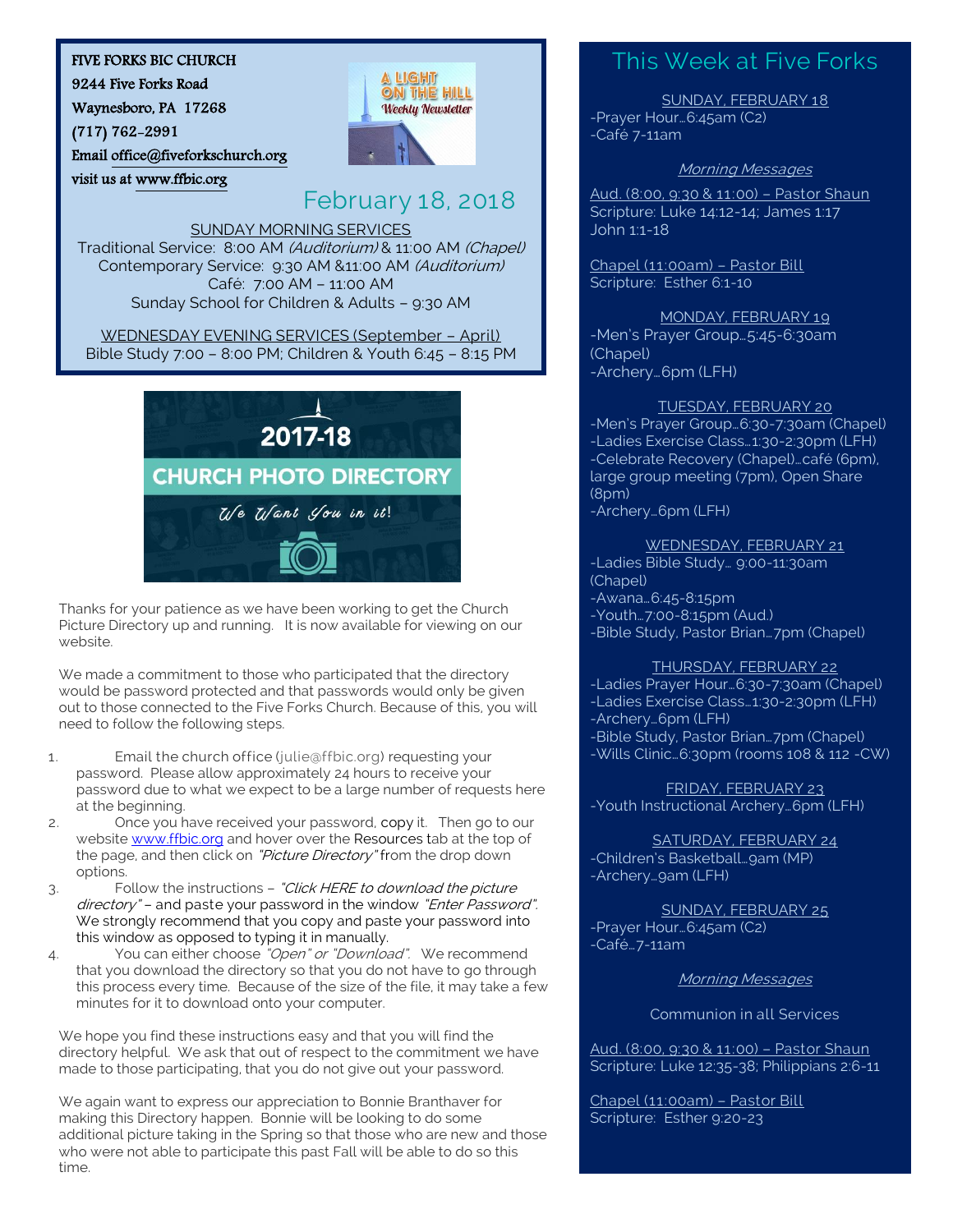

Friday, March  $9^{th}$ ... 6:30pm - 7:45pm in the Aud.

A night of worship with our Modern Worship Team and devotions presented by Pastor Shaun. Come out on March 9 th and be a part of what God is doing!

## *Ernie Haase + Signature Sound Coming To Five Forks*



Friday, March 23rd

VIP Doors Open at 5:00 P.M. GA Doors Open at 6:00 P.M. Music Starts at 7:00 P.M.

\$20 General Admission \$35 VIP (includes early access and Artist Q & A)

Tickets are available now at the church office and Sunday mornings starting February 25<sup>th</sup> in the lower lobby.

About: From its formation in 2003, Ernie Haase has built Signature Sound into one of the most popular and beloved quartets in all of Southern Gospel music. The group has traveled all over the world, offering energy, excitement and encouragement through its powerful brand of gospel music. They continue to gain fans all around the globe with its unique performances and unmistakable four-part harmonies.

## Attendance

ATTENDANCE (February 11)

Sunday's Worship Total = 672 8:00 Auditorium = 157 9:30 Auditorium = 249 11:00 Auditorium = 204 11:00 Chapel = 42 Bible Connection = 14 Nursery (9:30 & 11:00) = 6

Total Sunday School = 307

Wed. Eve. (Feb. 14) = 261

### Food Pantry " Item of the Month" for February:

Skillet Meals (Hamburger/ Tuna/Chicken Helper)

Place donations in the orange tub in the lower lobby.

### **Operation** Christmas Child February:

Wash clothes, non-scented bar soap (put in plastic baggie), collapsible drink cup, travel tissues, bandaids (plain, no animals)

Place donations in the designated boxes in the lower and upper lobbies.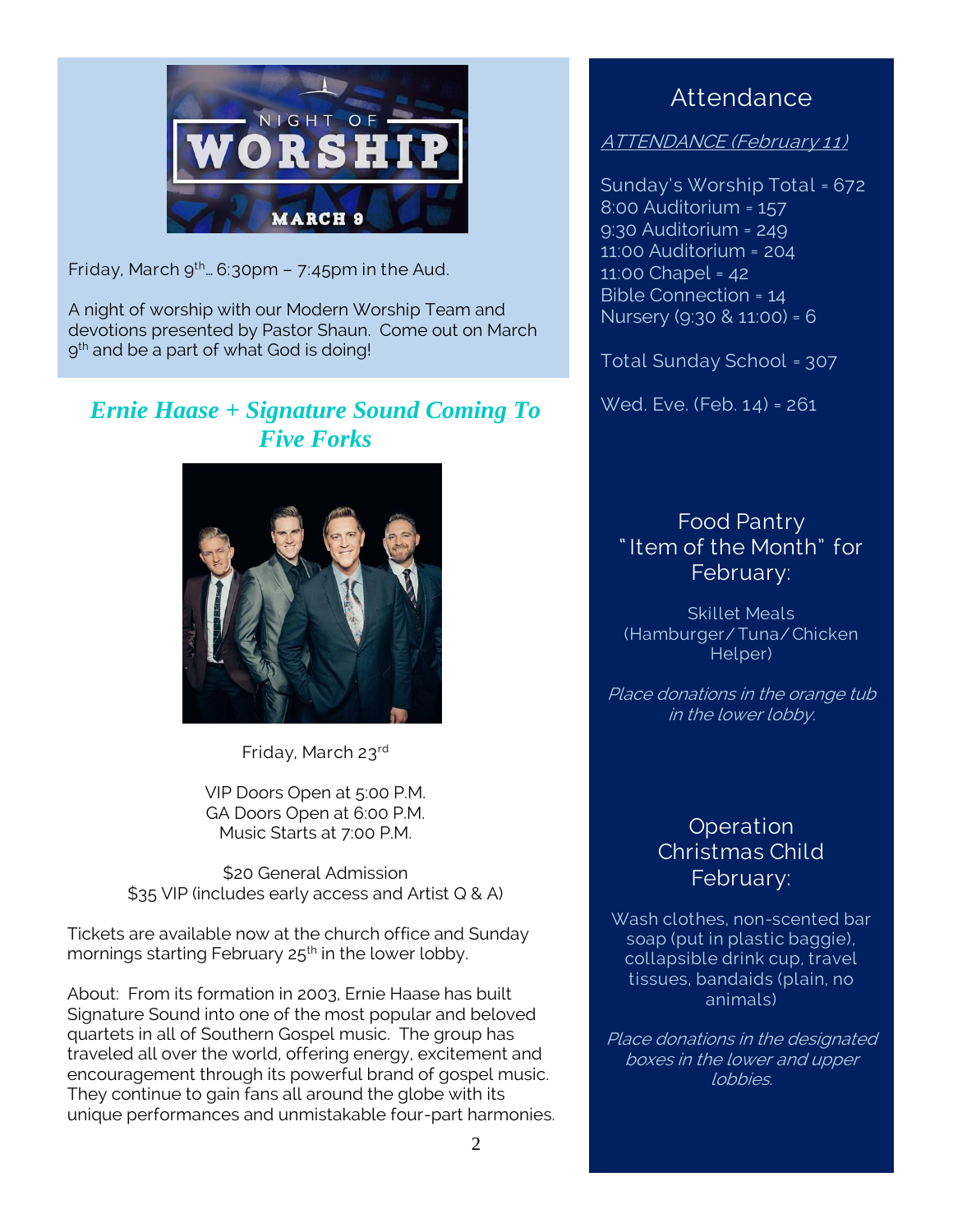## *Sportsman's Dinner*



Five Forks Archery Ministry Presents…

Team Fitzgerald – America's Father & Son Instinctive Bow-Hunting Pioneers

Saturday, March 17<sup>th</sup>

Doors Open at 3:45 P.M.

Food Served in two segments: 4:00 – 4:50 P.M. & 5:00 – 5:50 P.M. Pulled Pork with all the trimmings by Bentwood BBQ

Presentation: 6:15 P.M. (No video-taping permitted)

Several Door Prizes to be Given Away

Tickets: Adults / \$12 – Children under 12 / \$6

Tickets can be purchased at the following locations: Five Forks Church Office or Archery Ministry Member; Hunter's Den, Waynesboro; Keystone Outdoors, Ft. Loudon; Stoneham's Motorsports, Waynesboro

## *Sidewalk Prophets… "Something Different Tour in 3D!"*

April 13<sup>th</sup> at Antrim BIC Church 24 Kaufman Rd. East Chambersburg, PA 17202

7:00 P.M. – 10:00 P.M.

Tickets start at just \$10

To purchase tickets go to: **<https://tinyurl.com/SWP-SD-CHAMBERSBURG-PA>** 



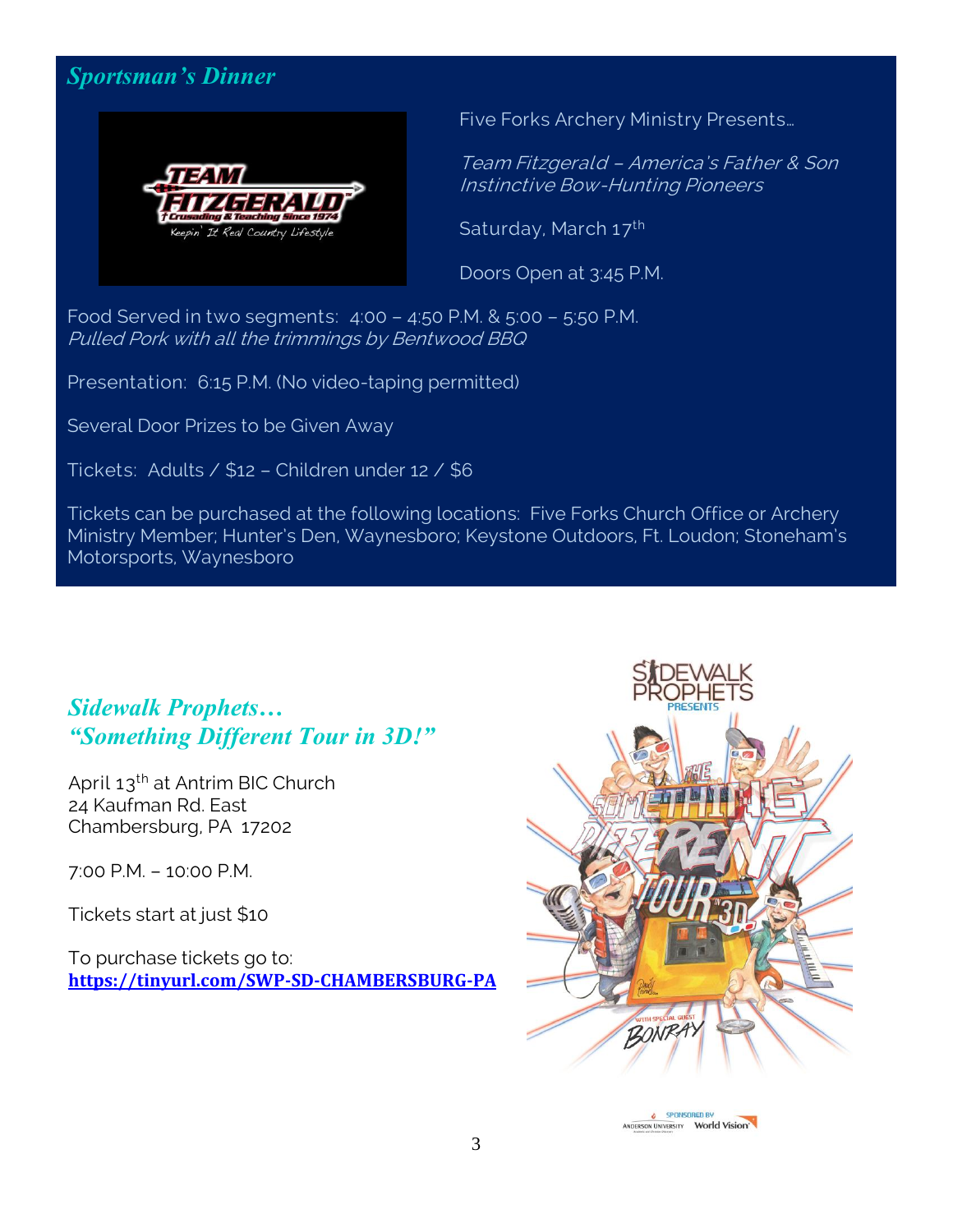

*We express our deepest sympathy to Freida Golden with the passing of her sister, Dolores Gladhill on February 9, 2018.*



#### Dear Church Family,

Thank you for your prayers, cards, and phone calls, and the flowers from the church during the period of my recent surgery. I particularly want to thank Pastor Bill for his prayer with us prior to my surgery. It is truly a blessing to have that support in times of stress. -Lee Showalter

#### To My Five Forks Family,

Many thanks to Pastors Bill and Buck for praying for me before surgery and to Pastor Ray for his visit. The flowers were beautiful. Thanks to all the visits and cards that I received, they are so meaningful. Also many thanks to the four gentlemen who cleaned the ice from the driveway. It was so much appreciated. Thank you. Your sister in Christ, Jean Reichard



Penny Bakner Dawn Hays T.J. Hays Barb Tengler Joel Wenger

# *From Your Parish Nurse*



AED… Do you know where it is?

Five Forks Church is very fortunate to have an AED – an automated external defibrillator. It is one of those things you hope you never have to use…. but so thankful to have one if needed. An AED is a portable device that checks the heart rhythm and can send an electric shock to the heart to try to restore a normal rhythm. AEDs are used to treat sudden cardiac arrest when the heart suddenly and unexpectedly stops beating. Having an AED close by can mean the difference between life and death for a victim of a sudden cardiac arrest… when the heart stops.

It is important that you know where the AED is located. The AED is located on the shelf above the coat rack in the Main Entrance of the first level, in the children's lobby.



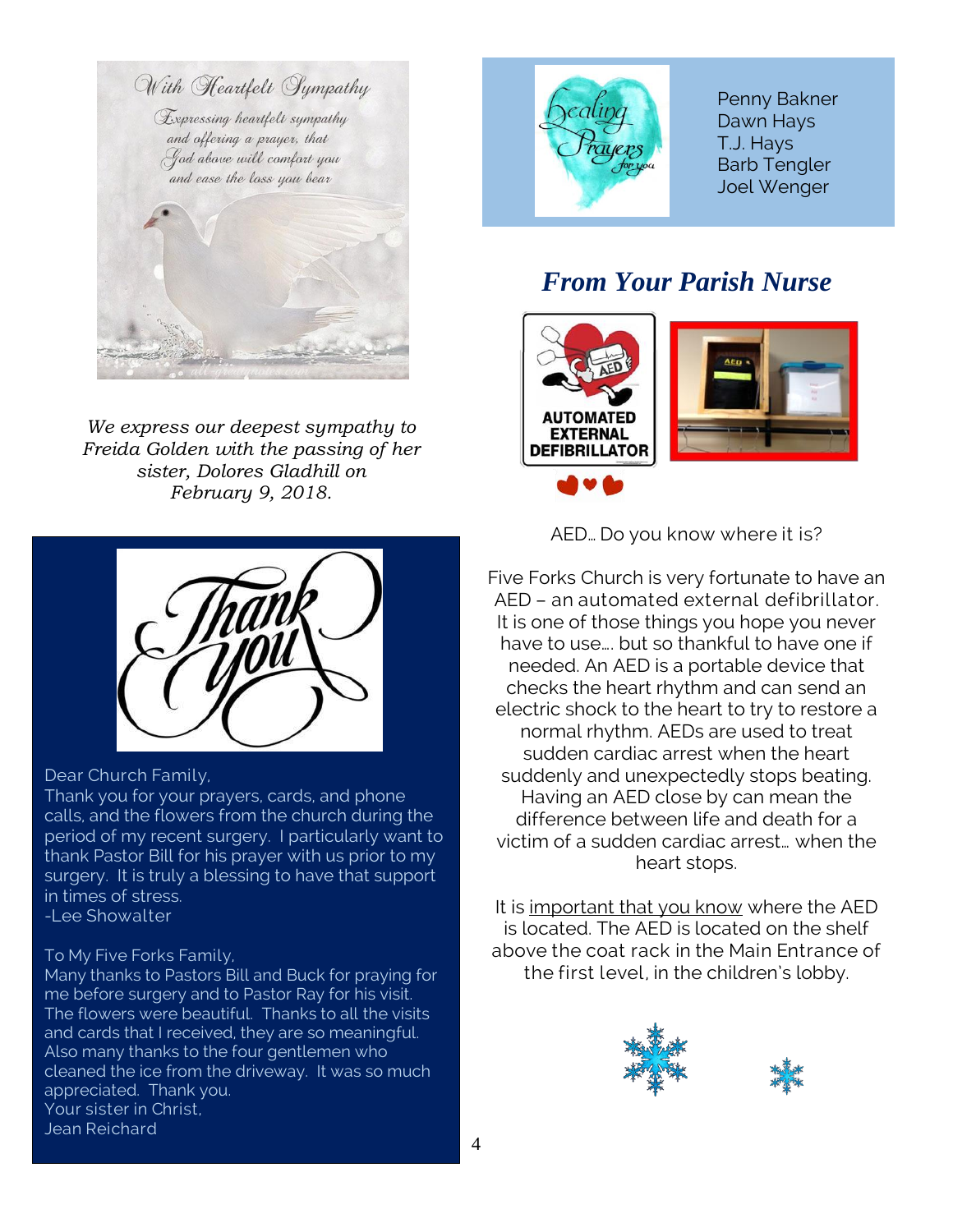### *Wills Seminar/Clinic*



On Thursday, February 22 at 6:30 pm in rooms 108 & 112 (children's wing), John Burns from the Brethren in Christ Foundation will lead a Wills Seminar/Clinic at Five Forks BIC Church. Andy Saylor, a Christian attorney with his own law practice, will also be present.

A valid will and powers of attorney are vital to ensure that your wishes are carried out, and the best time to address these issues is now. No one wants the state to determine, through its pre-arranged formulas, how your children will be cared for and your estate will be distributed. Unfortunately, however, this is what could happen without these documents in place.

In the wills seminar, they will share with you the reasons for needing a will, living will and medical and financial powers of attorney, as well as what may happen if you do not have these documents.

You will learn what needs to be included in your will, and how to best benefit those persons and charities you wish to remember. You may find it advantageous to be present even if you already have a will, living will and power of attorney.

There will be an opportunity for questions during the seminar and if desired, scheduling of personal consultations on March 10<sup>th</sup>, to discuss the drawing up of these documents, with Attorney Saylor.

Note: There is no cost for the seminar or for the personal consultation with Andy Saylor. This is one way these men have chosen to serve the Church with their gifts. If you then choose to have Andy's Firm draw up the documents for you, these can be done at typical rates – but there is no obligation to have Andy's firm draw up your documents.

To register for the Seminar, please contact Pastor Ray. [ray@ffbic.org](mailto:ray@ffbic.org) or call the church office (717-762-2991).

## *Financial Update – January 2018*

GENERAL FUND

#### SUMMARY FOR THE MONTH

Balance January  $1^{st}$ , 2018 = \$44,489.22 January Contributions = \$82,358.37

Weekly goal = \$21, 501

January 7 = \$22,178 January 14 = \$27,688 January 21 = \$15,001 January 28 = \$17,491

January Expenses = \$98,653.85 Balance January 31, 2018 = \$28,193.74

SUMMARY FOR THE YEAR (2018 Spending Plan) Year To Date Goal = \$86,008 Year To Date Actual = \$82,358 Over/Under YTD Goal = -\$3,650

SPECIAL ACTIVITES FUND Balance January 1, 2018 = \$287,991.83 January Income = \$6,220.44 January Expenses = \$14,497.70 Balance January 31, 2018 = \$279,714.57

CONTINGENCY FUND Balance January 31, 2018 = \$159,079

SPECIAL BENEVOLENT FUND Balance January 1, 2018 = \$287,856 2018 Gains = \$0

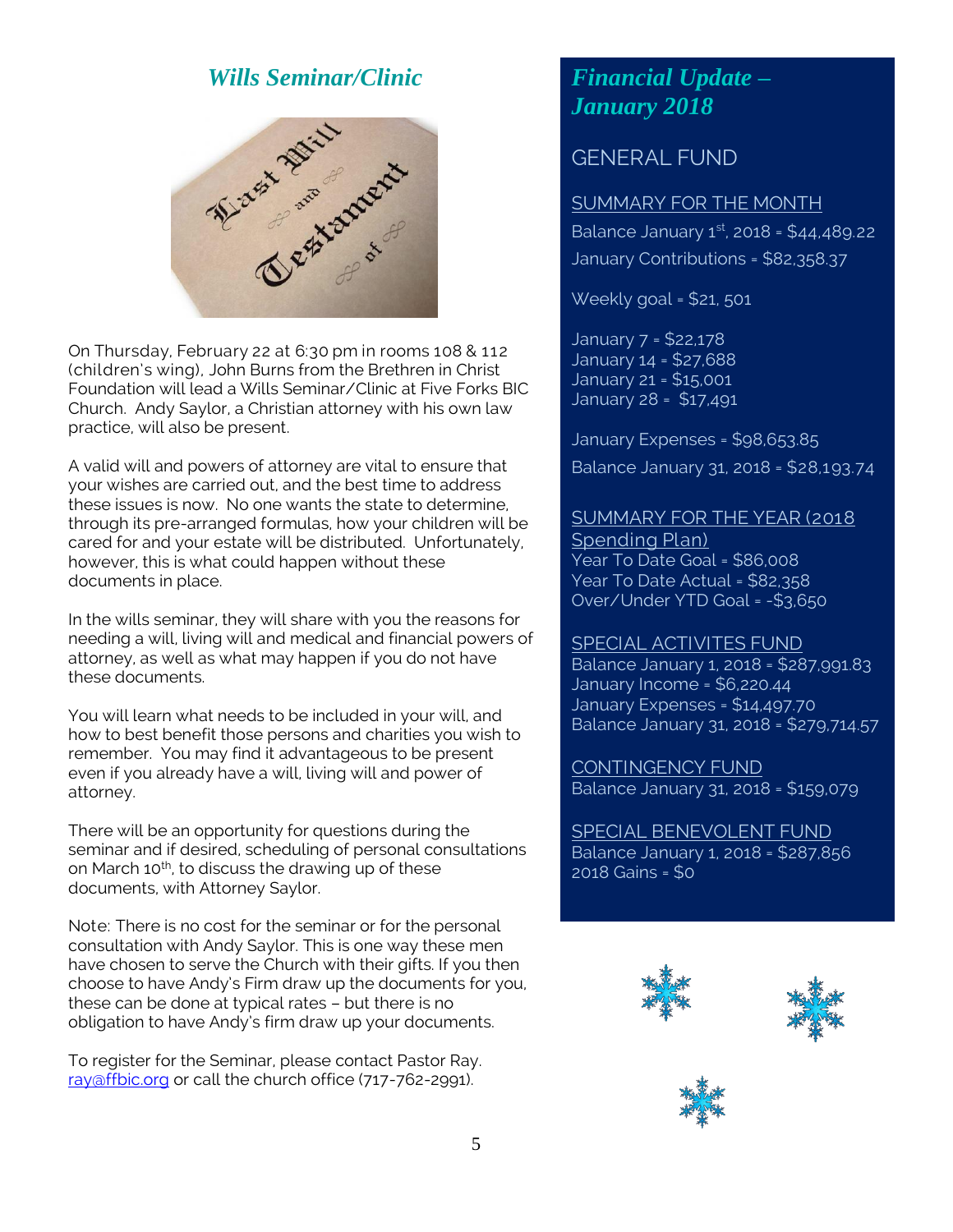## *Church Board Report to the Congregation – February 2018*

The Church Board's monthly meeting took place on Thursday evening, February 1<sup>st</sup>. Here is a summary report from the February Board meeting:

#### GENERAL ITEMS

Pastor Bill reported that our average Sunday morning attendance for January was 675 which was well below last January. The sub-zero temperatures early in the month had a significant impact on our attendance figure. Contributions were up slightly over last January however. It was also reported that the Growing Tree Pre-School Program would begin offering afternoon classes starting in the fall.

### ACTIONS ITEMS

- Pastor Shaun brought a request from Steve Kulla, head of the Waynesboro Children's Theatre Troupe. They requested to use the church facilities for an adult community production that will be performed in May. We believe this is one way of helping us meet our goal of establishing and maintaining a strong relationship with our local community. This request was approved.
- The Board voted to put together a committee that will be given the task of developing a formal security policy for our church. A number of names for this committee were suggested and contact will be made with these individuals. Once the committee is in place, the Board will be looking for an initial report from them by the April Church Board meeting.
- The Board voted to continue to have Bill serve in the role of Administrative Pastor for 2018.
- It was decided that Harvey Payne would begin serving as a consultant to the staff, meeting with the staff every other Thursday morning starting February 22<sup>nd</sup>.

### DISCUSSION ITEM

- Bill led a discussion on positive changes and goals that were met in 2017 as well as identifying areas and goals that were not accomplished this past year.
- The staff was excused at the end of the meeting so that the Board could discuss staff compensation in lieu of feedback received at (and after) Annual Council.

Your Church Board (starting in March) will consist of…

Staff: Voting members: Bill Shank, Shaun Kipe. Non-voting members: Ray Kipe, Brian Black, Jim Recard, Josh Roach, Kenton Hock

Congregational Representatives (elected at Annual Council): Peggy Dawson, Sandy Gray, Matt Nolt, Harvey Payne, Angie Petersheim, Todd Smith, Joel Wenger, Lin Yoder Deacon Representative: Mike Garland

Church Treasurer: Gene Gorman

The role of recording secretary (non-voting member) is yet to be filled.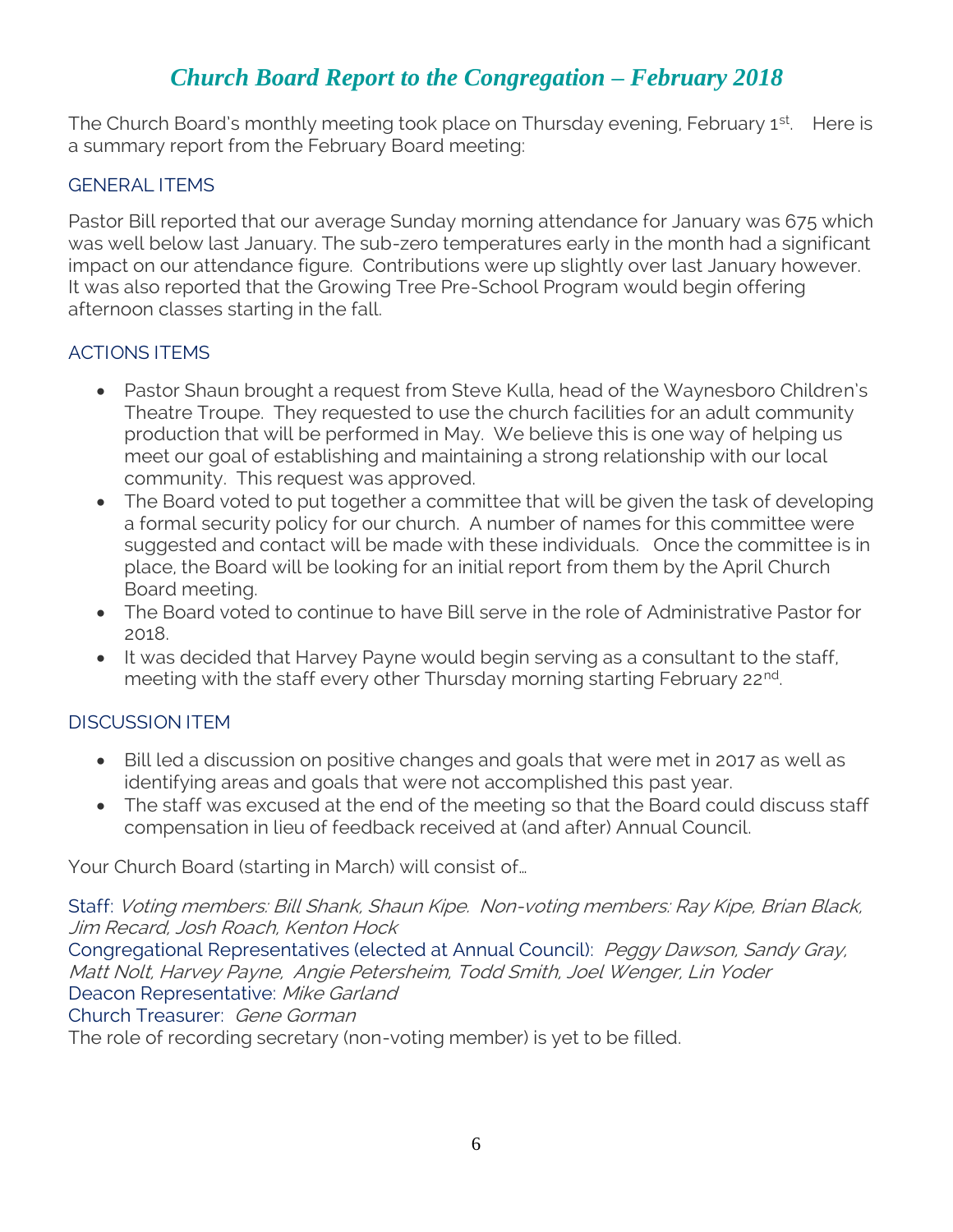

*Below is a list of events and activities that the youth are assisting with, participating in or will be invited to be part of:*

*"You can find more information about our events, including permission slips, on the church website or join us on Facebook; our group name is; Five Forks BIC Youth Group, or see Pastor Kenton.*

*\*Please be aware that there is extra financial assistance available to any youth that may need it. Do not let money* 

*be the reason that you do not participate! (See Kenton Hock, youth director)*



"You are invited to join us this January for an exciting adventure through The Life of Christ. We have been working through some of The Great Adventures in the Bible and we have come to the greatest of all. We are going to be diving into the life of Jesus Christ from His birth through His death and Resurrection. We are going to learn about how His life can impact our own lives! We look forward to seeing you there!"

Jr. High Snow Tubing - All Jr. High teens the rescheduled date is Sunday, February  $18^{th}$  as we take Sunday school on the road for our annual trip to Ski Liberty for snow tubing! That's right nothing more thrilling than peering over the edge of an icy ledge and then jumping with nothing but an inner tube to catch your fall as you go tearing down the mountain! We'll meet at the church at 8:45am, fill up on those delicious donuts from the cafe and then we'll load the bus and head to Boulder Ridge. Before the exhilaration of the mountain we'll all gather together for a devotional, talk about where God may show up on that mountain and then we'll tube from 10am - Noon. You must have a



permission slip and a Ski Liberty Parent Release form completed in order to participate. Permission slips are due on January 31<sup>st</sup> and the cost for this event is \$20. Once we've had enough, we'll load the bus and be back to the church by 12:45pm for pick up!